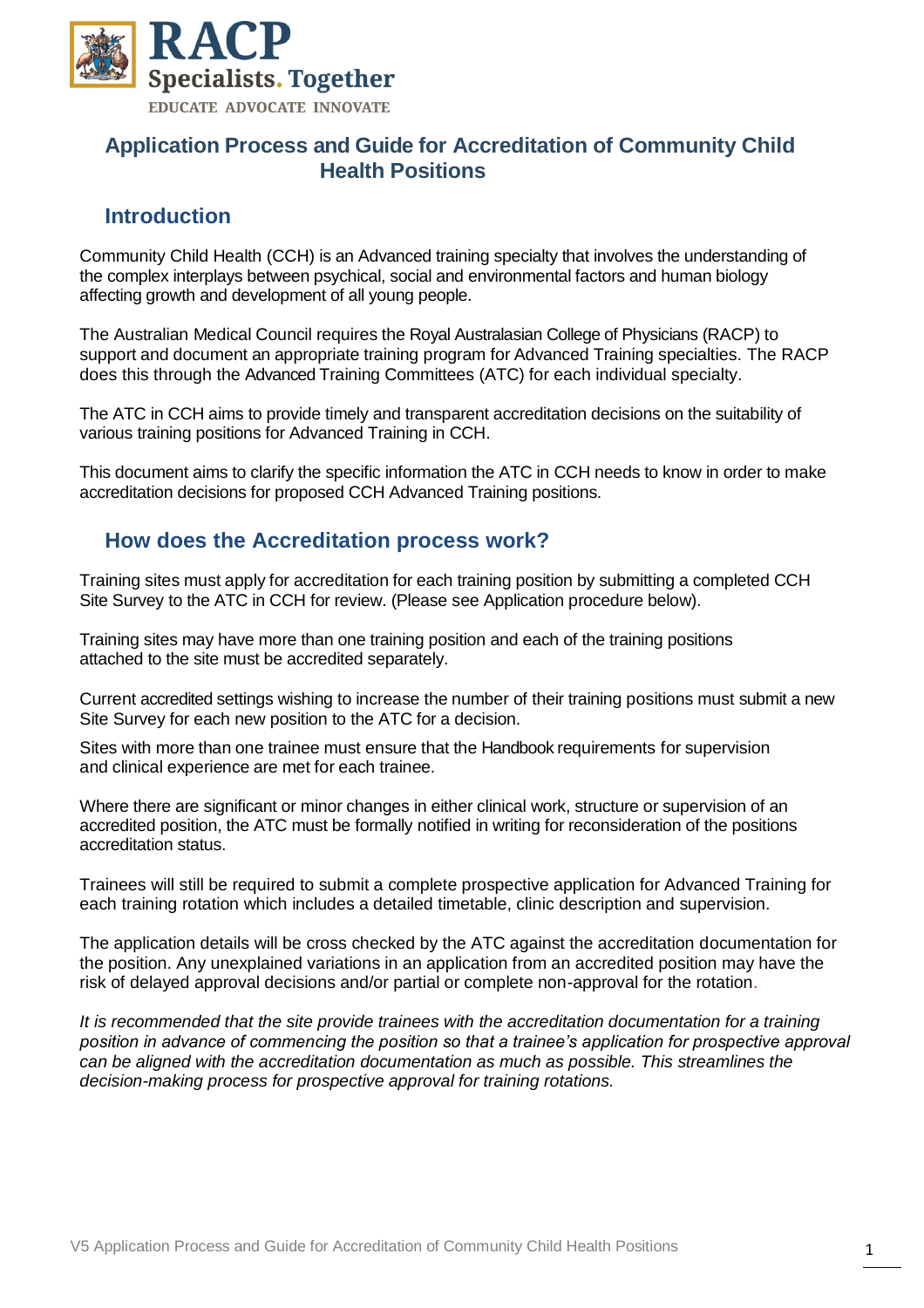

## **Application Procedure to Accredit CCH Advanced Training Positions**

### **Step 1**

Read the CCH Advanced Training requirements found on page 13-16 of the [2019-20 CCH](https://www.racp.edu.au/docs/default-source/default-document-library/at-community-child-health-handbook-2019-20.pdf?sfvrsn=6) Program [Requirements](https://www.racp.edu.au/docs/default-source/default-document-library/at-community-child-health-handbook-2019-20.pdf?sfvrsn=6) Handbook and the CCH guide. Please also review the [CCH Curriculum](https://www.racp.edu.au/docs/default-source/pdfs/professional-qualities-curriculum-(pdf-1-089kb).pdf?sfvrsn=0) for further information that is relevant for accreditation of a position.

#### **Step 2**

Download and complete the [Community Child Health](https://www.racp.edu.au/docs/default-source/default-document-library/ela-at-cch-site-survey-form.docx?sfvrsn=54430f1a_0) Site Survey from the RACP website. Please be reminded that a Site Survey is to be completed for each position associated with the site. *Do not use acronyms in the Site Survey unless they are clearly outlined at the beginning of the document*

#### **Step 3**

The completed Site Survey is to be submitted along with any additional supporting documentation to the College via email to [CommunityChildHealth@racp.edu.au.](mailto:CommunityChildHealth@racp.edu.au)

#### **Step 4**

Applications will be considered by the ATC at their next scheduled meeting. The site will be contacted if further information or clarification is required by the ATC to enable an accreditation decision.

### **Step 5**

Once a decision is determined by the ATC, the site will be formally notified of the accreditation decision via email. The notification letter will outline the accreditation decision, the length of accreditation and the date of the next review.

#### **Step 6**

All accreditation decision are uploaded on the list of [Accredited Sites for Advanced Training in CCH](https://www.racp.edu.au/docs/default-source/default-document-library/cch-site-accreditation-aus-nz.pdf?sfvrsn=12) on the [RACP website.](https://www.racp.edu.au/trainees/accredited-training-sites)

## **What Does the ATC Need to Know from the Site Survey?**

It is important to include sufficient detail in the Site Survey regarding:

- 1. **Supervision** Number of supervisors, their expertise /qualifications, location of supervisors in relation to the training clinics (for example on site or remote), trainee access to supervisors (including mode of access – on site or remote), amount of dedicated supervision time per position. According to the [2019-20 CCH Program Requirements](https://www.racp.edu.au/docs/default-source/default-document-library/at-community-child-health-handbook-2019-20.pdf?sfvrsn=38a4091a_6) [Handbook,](https://www.racp.edu.au/docs/default-source/default-document-library/at-community-child-health-handbook-2019-20.pdf?sfvrsn=38a4091a_6) at least one supervisor must be actively practicing in CCH.
	- $\circ$  Fellows seeking recognition in a specialty which is different to that in which the they are currently recognised by the RACP can apply for **Post-Fellowship Specialty Recognition.** *[The Post-Fellowship Specialty Recognition Policy](https://www.racp.edu.au/docs/default-source/default-document-library/epre-post-fellowship-specialty-recognition-policy-final-v2.pdf?sfvrsn=69ed021a_4)* provides framework for Fellows seeking recognition in a different specialty and also applies where a Fellow gained Fellowship before Advanced Training Committees were established and is currently recognised by the RACP as a Specialist Physician or Specialist Paediatrician without a nominated specialty.
- 2. **Facilities and infrastructure** Details of dedicated clinical and administrative workspace, administration support, access to online clinical resources.
- 3. **Position Description:** Details on the clinic compositions including the type of clinics a trainee is involved in, specifically how they relate to the domains of CCH training and their definitions (see [2019-2020 CCH Program Requirements Handbook\)](https://www.racp.edu.au/docs/default-source/default-document-library/at-community-child-health-handbook-2019-20.pdf?sfvrsn=38a4091a_6) and a detailed timetable.
- 4. **Formal Teaching & Learning Opportunities** Such as online access to medical journals, library resources and web-based learning materials and access to the CCH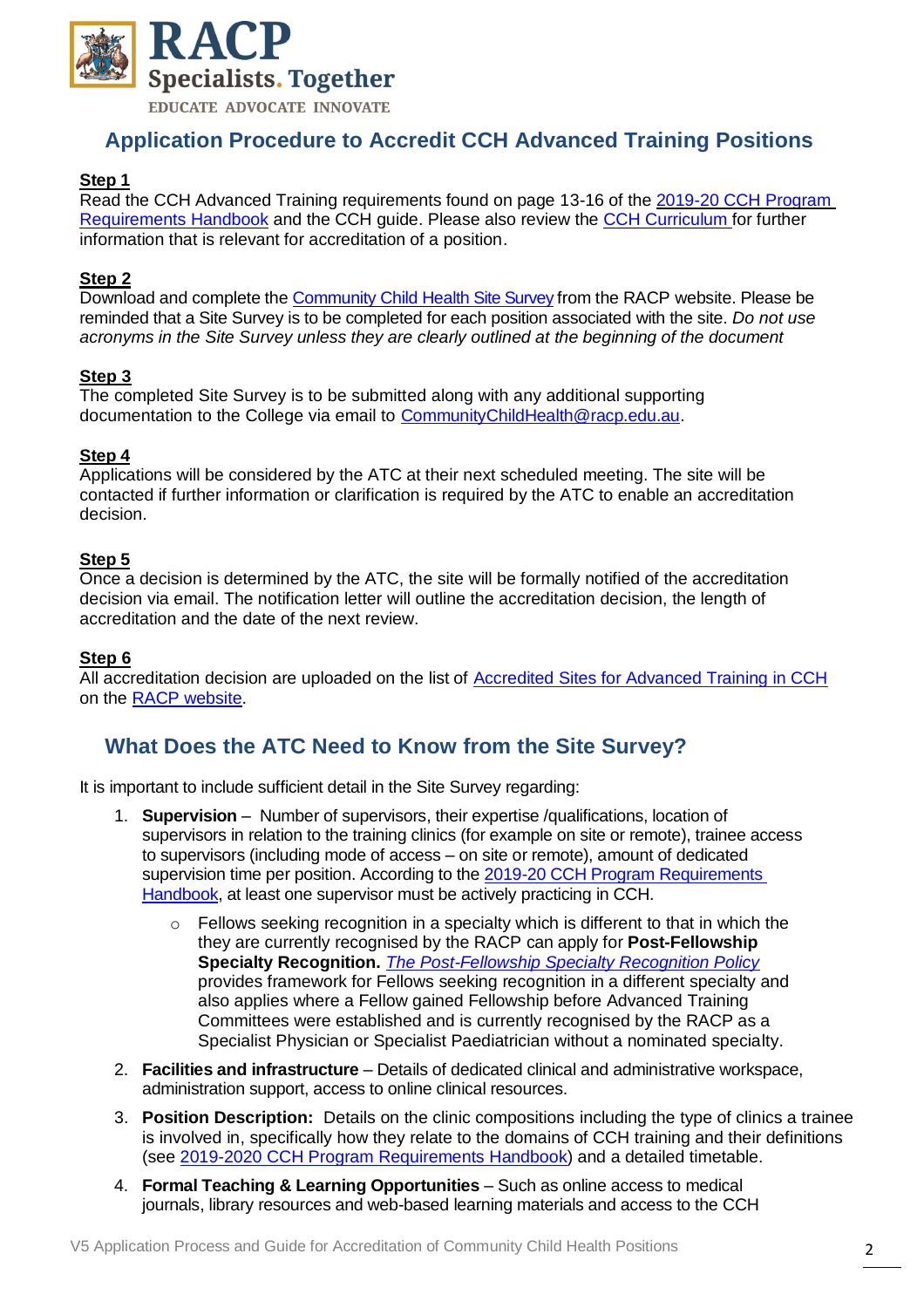

**EDUCATE ADVOCATE INNOVATE** 

Educational Tutorial Series. This also includes opportunities for project work (including research).

5. **Support Services for Trainees** – Such as formal orientation process, workplace policies on safety and wellbeing of trainees and opportunities for the involvement of the trainee in Quality and Safety activities

*It is a College policy that the ATC cannot certify training that is in excess of 1.0 FTE over the course of a single training rotation. For example, Masters in Public Health (MPH) subjects completed on top of 1.0FTE clinical rotation will be approved towards the child population health (non-clinical) requirement but will not be approved for additional CCH training time. Therefore, it is suggested that sites incorporate dedicate time during the trainee's timetable for trainees to complete research/ MPH subjects*.

## **What Does the ATC Need to Know About Each Clinic in the Position?**

The site must provide information demonstrating that the position has the capacity to train CCH Advanced Trainees towards the key learning objectives in the [CCH Curriculum](https://www.racp.edu.au/docs/default-source/default-document-library/at-communty-child-health-curricula.pdf?sfvrsn=2) through specific training time in each of the three domains of CCH.

In the clinic description section of the CCH Site Survey, it is necessary to include sufficient detail to enable the ATC to gain a clear idea on whether the clinics are aligned with core CCH training requirements or non-core CCH training requirements.

#### *A suggested reflection question is:*

*"How exactly will this training position develop competence in key domains of CCH practice as outlined below?*

Important aspects include the nature of;

- $\triangleright$  clinical duties
	- o characteristics of clinical cases, (nature of presenting problems, level of biopsychosocial complexity/ severity)
	- $\circ$  caseload (total caseload = "panel size", typical weekly clinical caseload)
	- o level of responsibility (does trainee have their own caseload and is it possible to increase the level of responsibility as trainees gain competence?)
	- o continuity of care (over what time period does the trainee provide care for individual patients?)
	- o multidisciplinary involvement in management of patients, including case presentations and clinical discussions in relation to patients assessed by the trainee at case conference meetings
	- o report preparation
- any non-clinical components
	- o research
	- o service development/ quality assurance
- supervision
	- o how delivered (face to face, videoconferencing, phone)
	- o dedicated time allocations
	- o scope of supervision (for example clinical case discussions, professional skills development)
	- o level of direct observation of trainee performance
	- o supervisor characteristics (qualifications, expertise, practice experience)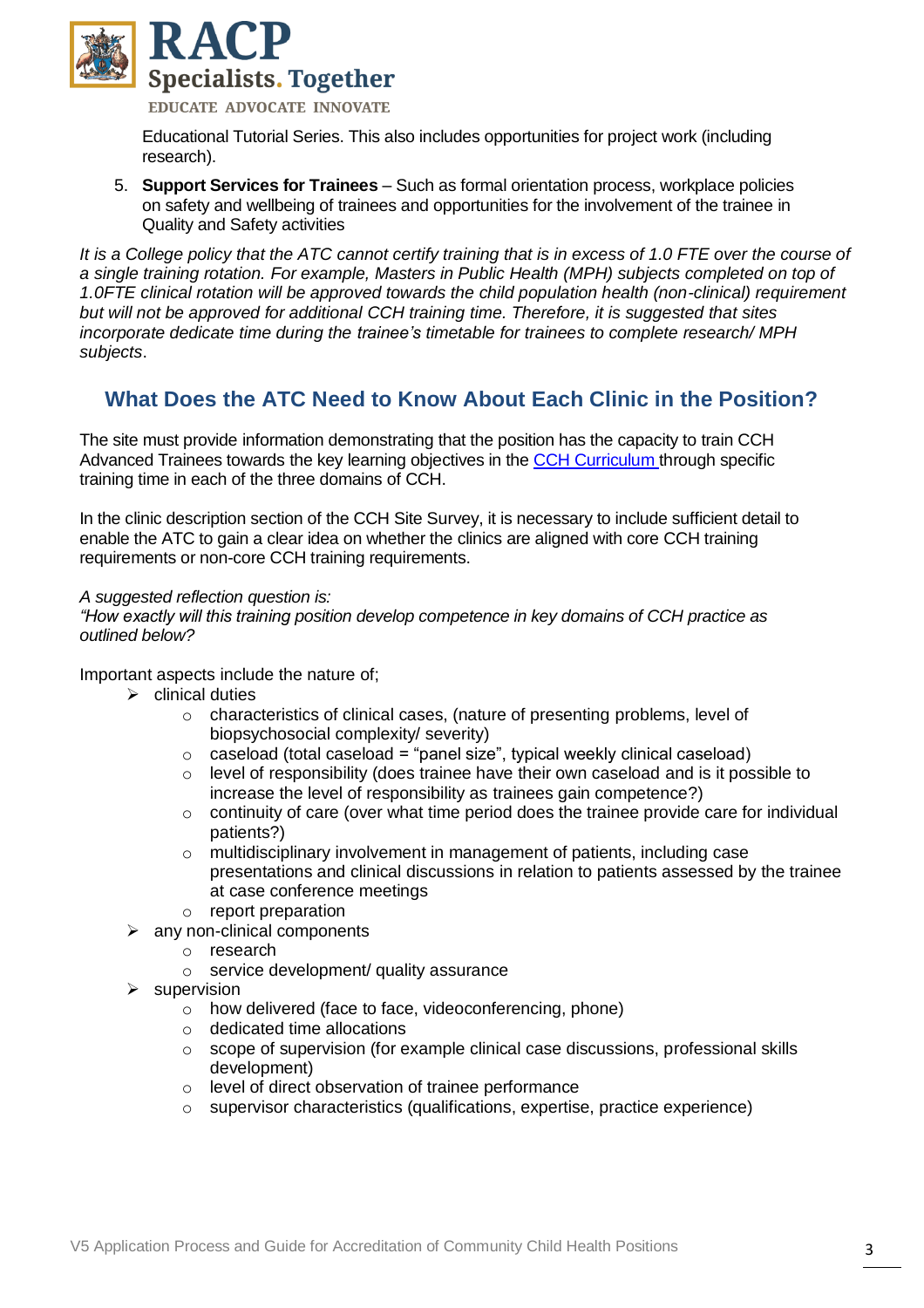

## **What if a position changes during the accredited time period**

If an accredited training positions structure (for example a timetable, clinic or supervision) changes substantially, the site is required to submit a new Site Survey to the ATC, highlighting the changes. The site will be formally notified of the updated accreditation decision by the ATC.

Minor changes to a position structure must be communicated to the ATC and the ATC will advise on whether a new Site Survey is to be submitted for the position.

## **What if the Position is Already Accredited for another Advanced Training Specialty?**

If the position is accredited for another Advanced Training speciality, then the site will still need to apply for the position to be accredited by the ATC in CCH for Advanced Training in CCH.

For example, rotations accredited by the ATC in General Paediatric towards Advanced Training in General Paediatrics, including those considered suitable for general paediatric community terms or developmental and psychosocial training terms, must be reviewed by the ATC in CCH for an accreditation decision for CCH Advanced Training.

It is important to understand that positions accredited by the ATC in General Paediatrics for Advanced Training in General Paediatrics, *are not necessarily accredited for Advanced Training in Community Child Health*.

## **Can Accreditation Decisions be Appealed?**

Yes, an accreditation decision can be appealed. Further details on the College's Reconsideration, Review and Appeal's Process By-Law can be found on the [RACP By-laws Webpage.](https://www.racp.edu.au/about/racp-board-and-governance/racp-by-laws)

# **CCH Core Training Requirements**

As per the [2019-20 CCH Program Requirements Handbook](https://www.racp.edu.au/docs/default-source/default-document-library/at-community-child-health-handbook-2019-20.pdf?sfvrsn=38a4091a_6) the core CCH training requirements focus on the core domains of:

- ➢ Developmental and Behavioral Paediatrics
- ➢ Child Protection
- ➢ Child Population Health
- ➢ Community based Multidisciplinary Paediatrics

#### **Developmental and Behavioral Paediatrics**

Developmental and behavioural paediatrics is the assessment and management of patients who have been referred because of developmental and/or behavioral problems. Training must occur in a dedicated developmental and behavioral paediatrics unit for core time to be accredited.

The aim of this core training requirement is to develop core levels of clinical competence in:

- the comprehensive biopsychosocial assessment and diagnostic formulation of complex developmental & behavioural concerns
- the management of a wide variety of developmental-behavioural concerns (including officebased counselling, facilitating multi-level systemic interventions, and relevant medical treatments)
- communication skills in developmental-behavioural paediatrics (e.g. case presentation, feedback to families, report writing)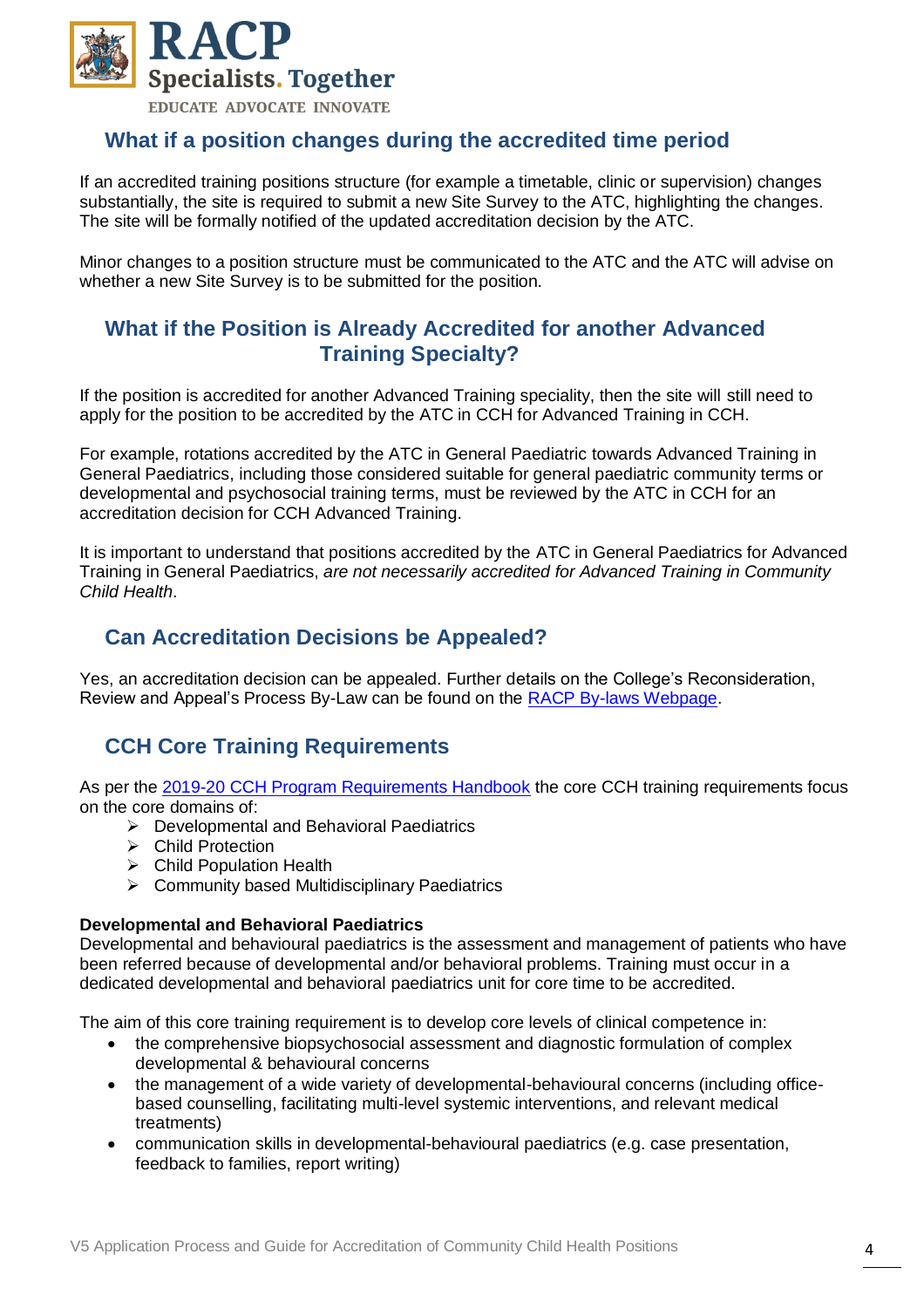

EDUCATE ADVOCATE INNOVATE

For developmental and behavioral paediatrics core training to be accredited, a position must:

- be undertaken in a developmental and behavioural rotation (e.g. specialist developmental and behavioural clinic), where the case-mix is defined by presenting concerns related to development, learning, behaviour and emotional health
- have access to a multidisciplinary child development team
- be supervised by a supervisor with FRACP who is actively practicing in CCH and/or has particular expertise in Developmental-Behavioural Paediatrics
- be adequately set up to provide clinical supervision (including direct observation of performance)

### **Child Protection**

The aim of child protection core training is to develop core levels of clinical competence in the identification and management of suspected child maltreatment.

Training may also include the development of advanced competence in forensic medical assessment, medicolegal report writing, and provision of evidence in court, where child maltreatment is suspected.

Trainees can meet this requirement by completing one of the following three options:

- **1.** Training in rotations in recognised tertiary-level Child Protection Units in Australia or New Zealand and under the supervision of at least one CCH supervisor with specialist expertise in child protection paediatrics.
- **2.** Completing 15 Child Protection Case Assessments. Information and documentation for the CCH Child Protection Case Assessments can be found on the [CCH Specialty Webpage.](https://www.racp.edu.au/trainees/advanced-training/advanced-training-programs/community-child-health)
- **3.** Completing a mix of training time (option 1) and Child Protection Case Assessments (option 2). The completion of five case assessments will equate to one month of child protection training.

Out of home assessments are not considered towards core child protection training and are more aligned with non-core training. However, Children involved in out of home assessments are suitable as patients for the Child Protection Case Assessments.

#### **Child Population Health**

A workplace-based position in core child population health must clearly demonstrate the capacity to address the learning outcomes of the child population health domain in the CCH curriculum.

For example, a rotation through a dedicated public health unit that is oriented towards children may satisfy the child population health position requirement. Examples also include roles in the civil sector (e.g. ministry of department of health at national or state level); roles in child population health within hospital departments or district health boards and health promotion roles.

Trainees can also meet this requirements by completing four Master's in Public Health (MPH) core subjects or a PhD in a topic relevant to child population health.

Sites should take into consideration and allow half a day or more per week for trainees who are wanting to undertake MPH subjects or PhD/doctoral research to do so within the training position.

#### **Community-based Multidisciplinary Paediatrics**

Core training in community-based multidisciplinary paediatrics involves trainees developing levels of competence in professional teamwork within a multidisciplinary team. Key elements include collaborative diagnostic formulation and clinical problem solving, concise case presentations, effective and respectful professional communication, and ability to lead multidisciplinary team conversations. Suitable training rotations will enable the trainee to work collaboratively with clinicians from other professional groups (e.g. speech pathologists, psychologists, etc.).

Participation in multidisciplinary team includes:

• Assessment, diagnostic formulation, management planning, clinical feedback to families, and intervention, for new and review cases